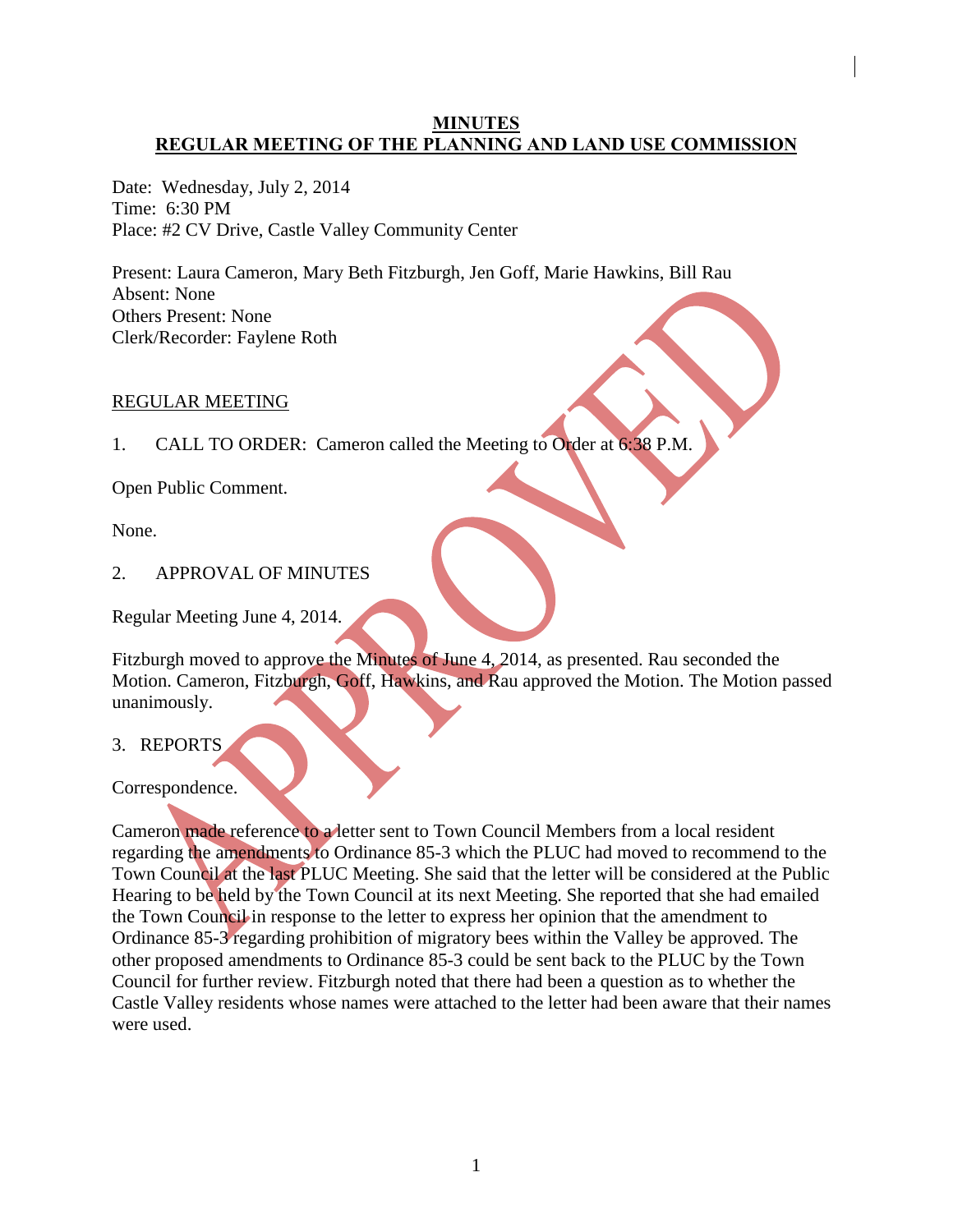Cameron also reported that Hawkins and Fitzburgh were both reappointed for four year terms to the PLUC by vote of the Town Council. Fitzburgh added that Jason Matz was named Road Manager and that Greg Halliday and Merrill Brady were appointed to the Roads Committee.

Fitzburgh reported that the Town Council approved the amendments to Ordinance 95-6 with the caveat that they would have an attorney look at the encroachment easement form. According to Fitzburgh, the Council also discussed the controversy surrounding changes in Ordinance 85-3 regarding management of livestock. She suggested that the paragraph added in Section 4.9 as paragraph 2 could be withheld and that the rest of the proposed amendments could be passed as is.

Fitzburgh said that if the Town Council were to redirect this discussion back to the PLUC, she would like to hire a land-use attorney, perhaps Craig Call, to advise them in formulating language that expresses the intent of the proposed amendment. She also said that she thought the PLUC will need to identify what low-impact agriculture looks like before proceeding with further changes to this section of the Ordinance.

Fitzburgh also reported that Dustin Grimm attended the Council Meeting. She said that the Council denied his request to modify his conditional use permit for his mobile auto repair business to include welding. According to Fitzburgh, Grimm said that he was moving to a different residence in Castle Valley, which means he will have to reapply for the conditional use permit he currently holds. She said that he is also interested in applying for a conditional use permit to operate a welding business on-site at the residence to which he is moving. Rau expressed his concern that Grimm's insurance policy still does not provide any coverage for damage to water quality or other damage for which the Town might be held liable. Roth added that Mayor Erley had offered to attend a meeting with Grimm and an insurance agent to see if there is a way to cover the Town's concerns.

Hazard Mitigation Committee – Rau

Rau reported that the HMC is continuing its process to identify levels of risk for fire-related hazards within the Valley. He has drafted a letter that addresses these fire hazards which would be mailed to all residents. Rau will ask Jazmine Duncan, HMC Chair, to send a copy of the draft to PLUC Members.

Permit Agent.

Roth submitted a report of building permit activity for the month of June which included septic and electrical permits for Lot 259B, a Certificate of Occupancy for Lot 280, and an electrical permit for Lot 332. Roth explained that she had discovered that Lot 259—a 10+ acre lot—had been split and recorded at the County Recorder's office as Lot 259A and Lot 259B. Fitzburgh said that lot splits are supposed to be approved by the PLUC. Roth did not know when the split had occurred but said that it was not recent. Cameron agreed that it had occurred some time ago. Roth also reported that she had talked with one of the owners of Lot 280 regarding their Decommissioning Contract to remove their pre-existing residence within 30 days of their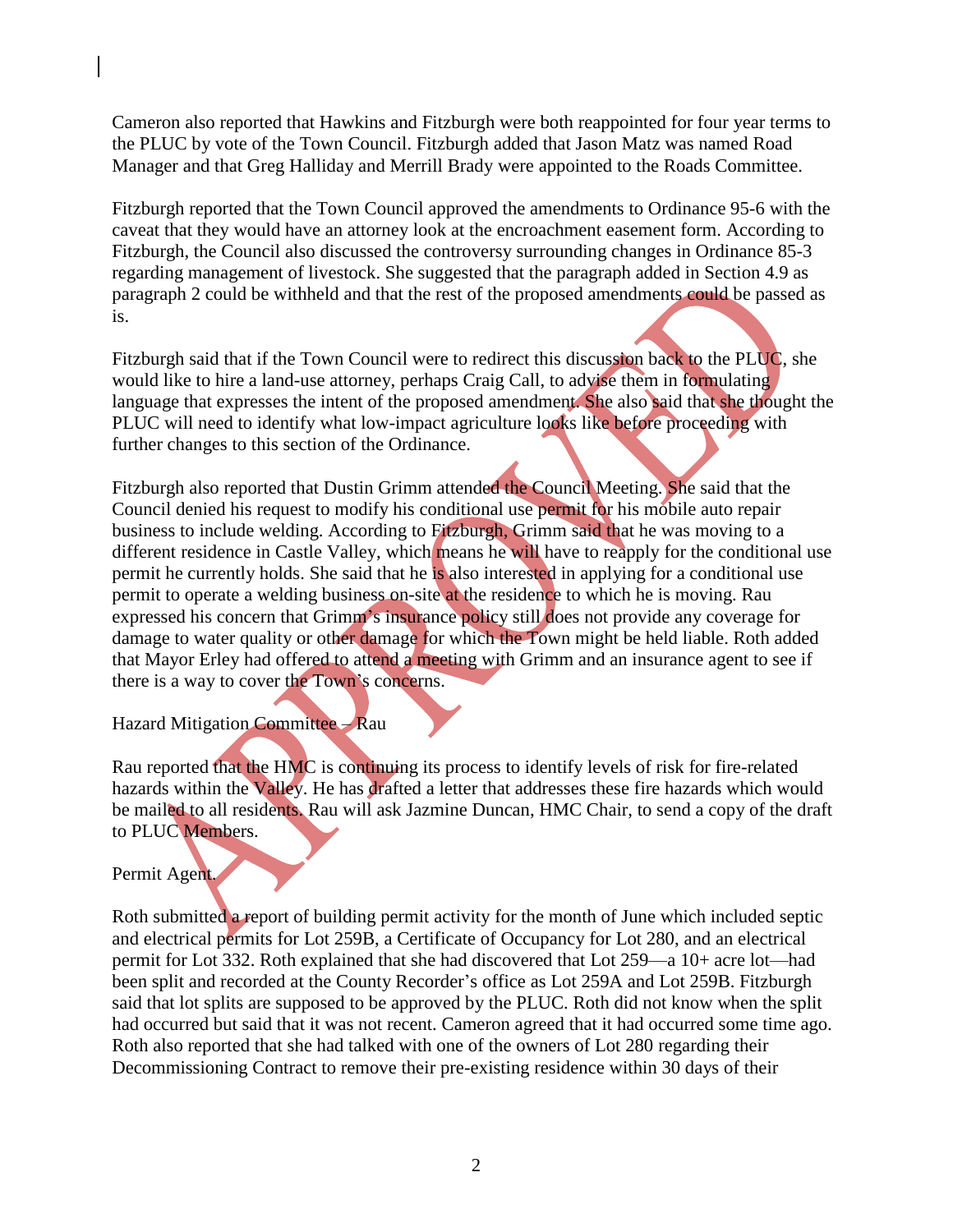Certificate of Occupancy. The owner has said they are on schedule to have it removed. Roth said she plans to call them as their deadline approaches to confirm compliance with the Contract.

Roth also presented preliminary copies of the application from Dustin Grimm for moving his conditional use permit for Straight Edge Auto to 426 Amber Lane. Rau related his memory of the PLUC's initial discussion regarding concerns about contamination of the aquifer. He also noted a number of contradictions in the application. Fitzburgh offered to rewrite the conditions applied to his original conditional use permit to make the language and references cited in the original CUP consistent with the modifications suggested in this application.

Procedural Matters.

Cameron noted here that the letter referred to earlier regarding the proposed amendments to Ordinance 85-3 had been directed to the Town Council.

Roth asked PLUC Members whether they wanted to continue to offer an inactive status to conditional use permit holders upon renewal for 2015. After discussion, it was decided that the inactive option is not in contradiction with the Ordinance and would have no significant impact on the Town. They agreed to continue to offer the inactive option, which would allow the permit holder to retain the conditional use permit without acquiring a business license for the inactive year.

Open and Public Meetings Training.

Cameron reported that new bills issued by the Utah Legislature became effective May 13, 2014. She mentioned several new bills, some of which might impact the Town of Castle Valley, such as rules for districts with budgets less than \$250,000.00; the right to discuss purchases in Closed Meetings if they involve trade secrets; a pilot project to test same day voter registration; a requirement that County Recorders keep an index of water rights numbers that are included on documents being recorded; and new rulings on water issues involving irrigation, well drilling, and alteration of the course of natural streams (Senate Bill 17). Cameron also referenced several items of interest under study by the Legislature that involve elections, water allocation, and municipal water rights.

Roth reported that some localities were posting more and more of their public documents on line in order to reduce costs related to GRAMA requests. She also noted that the Town has to record in an annual State audit that it notifies its Council and Commission Members about the Open and Public Meetings Training and the number of those who attend. She relayed a suggestion from the moderator, LeGrand Bitters, that the Town post its public hearings in the local newspaper three weeks prior to the hearing and again the week prior to the hearing. This would allow the Town to correct any omission of the first announcement. Roth reported that the rules for calling an Emergency Meeting were that an attempt be made to reach all members, that a majority of members approve the Meeting, and that 24-hour notice be given to the Public. She also said that the retention schedule for audio recordings was changed from 12 months to 24 months, although Bitters thought it likely that the ruling would be switched back to 12 months.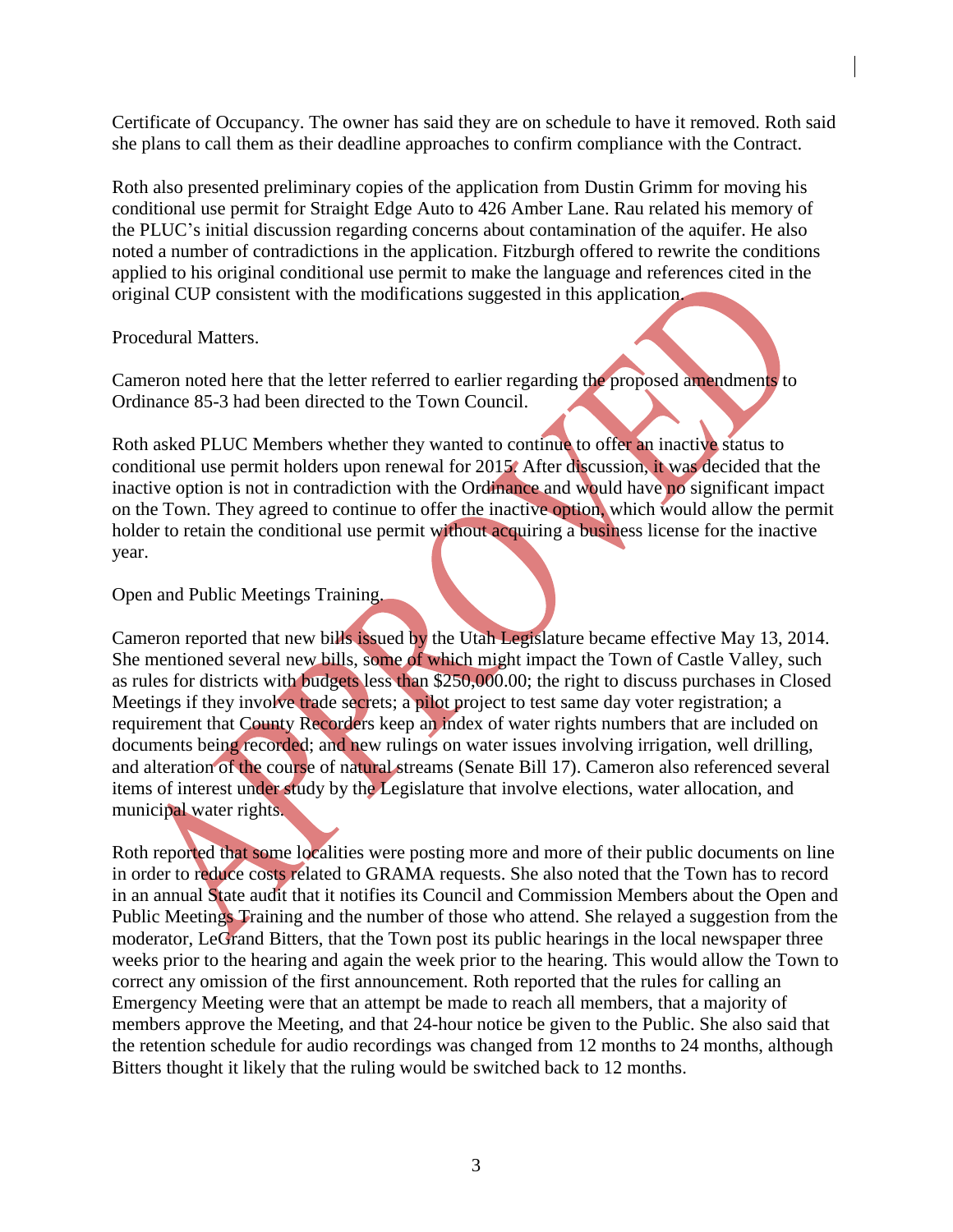#### NEW BUSINESS

4. Discussion re: assessing the effectiveness of the Town's current appeal authority of a three member Board of Adjustments, consider alternate forms and determine the form that best meets the community's long-term need for a fair and effective appeal authority.

Cameron reported that Andrew Fitzgerald, Grand County Attorney, serves as legal resource for the Grand County Board of Adjustments and that Attorney Autumn Fitzgerald serves on the City of Moab's Board of Adjustment. Cameron said that she spoke with someone from Andrew Fitzgerald's office to inquire whether he might be able to serve as an appeal authority for Castle Valley, but her contact did not think it was a realistic option due to his current work load with the County. She did, however, say that several attorneys in Moab do have experience with land-use issues.

Other possible candidates mentioned during the discussion included a Moab attorney, Steve Russell, as well as unnamed local attorneys for the Southern Utah Wilderness Association. Nonattorneys suggested included Dean [Kirkland] of Castleton and Meg Ryan who works with Utah League of Cities and Towns, both of whom have planning experience. Rau also suggested considering professionals in Moab, perhaps someone with the university or from one of the local federal agency offices.

PLUC Members agreed that sentiment within the Town was that Members of the Board of Adjustments should not be neighbors of those whom they are deciding for or against. Several PLUC Members expressed the opinion that a person from the area would better know the community than someone from a more distant or urban area and some PLUC commissioners were not comfortable with the idea of just one person making the decision. Others said the need for someone with unbiased training was the most important factor. All agreed, however, that the BOA needed someone who understands land-use issues and can look at the issues in an objective, legal way.

Other issues discussed included the expense to the Town of using the services of an attorney, an experienced planner, or a professional as its appeal authority. It was noted that there is no residency requirement and that decisions can be transmitted through e-mail.

Fitzburgh asked whether the Town could share the BOA from another locality, such as Grand County, or select one person from their BOA to serve as Castle Valley's appeal authority. She suggested looking at the types of people serving as Appeal Authorities in other communities.

Before the next PLUC Meeting, Cameron will contact Steve Russell about his availability and costs. Fitzburgh will contact Meg Ryan; Rau will contact local SUWA attorneys and explore potential university candidates. Roth will get contact information for Dean [Kirkland] and transmit it to Cameron.

Fitzburgh moved to table Item 4. Hawkins seconded the Motion. Cameron, Fitzburgh, Goff, Hawkins, and Rau approved the Motion. The Motion passed unanimously.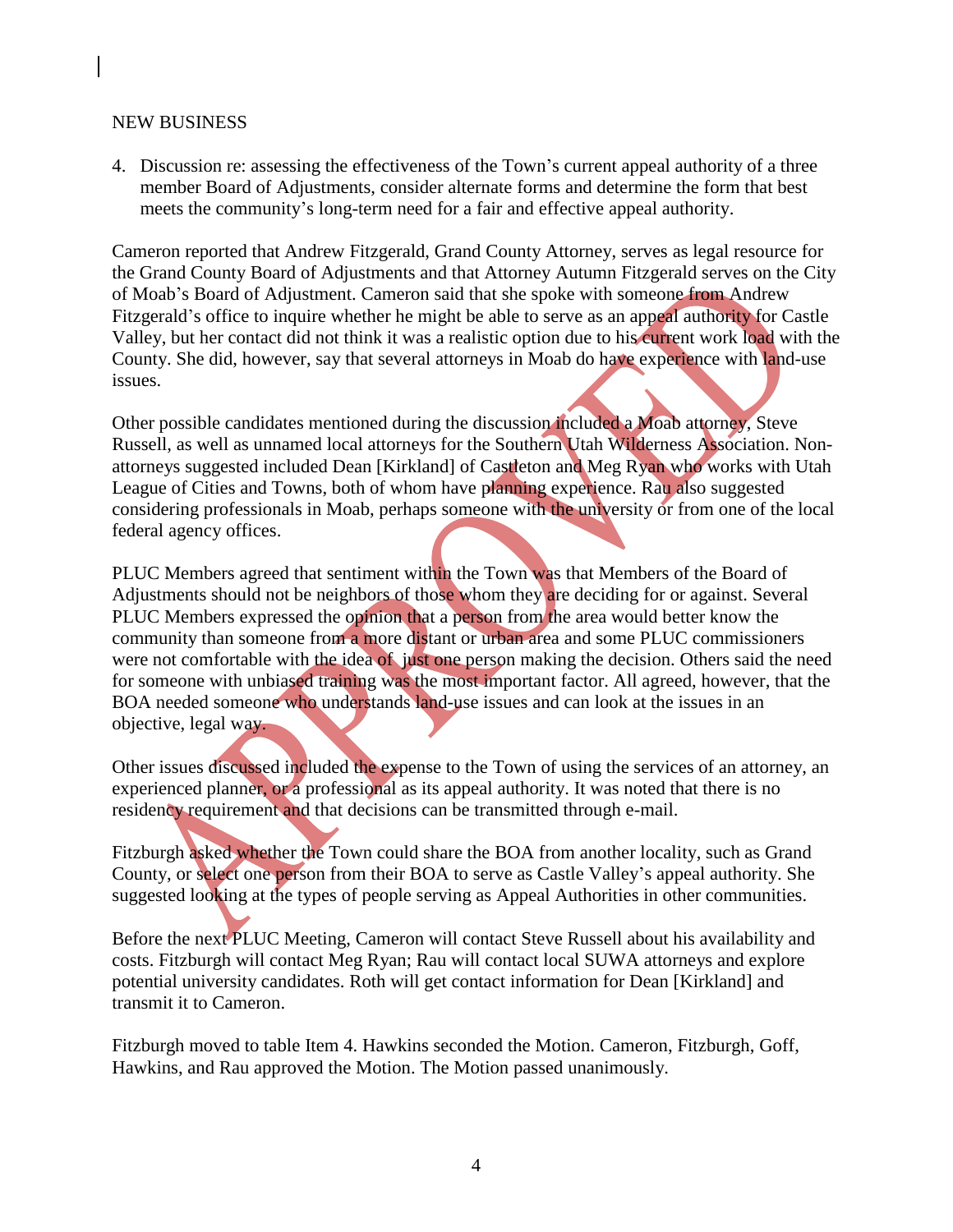## UNFINISHED BUSINESS

5. Discussion re: flood damage prevention sample ordinance from John Crofts, Utah FEMA National Flood Insurance Coordinator (tabled).

Fitzburgh moved to untable Item 5. Rau seconded the Motion. Cameron, Fitzburgh, Goff, Hawkins, and Rau approved the Motion. The Motion passed unanimously. PLUC Members reviewed and discussed the comments from Attorney Jonathan Clyde in response to questions presented to him concerning the FEMA Flood Insurance Ordinance.

Cameron expressed concern that adoption of the Ordinance might prevent someone from building on a lot that they've held for years. Fitzburgh suggested rewording the Ordinance to eliminate references to special flood hazard zones that have not been identified and to remove ambiguous language that states the Town's responsibilities. Hawkins cautioned that FEMA representative, John Crofts, had said they could not alter the Ordinance. Rau asked whether the Town might become aware of the location of flood hazards through the work of the Hazard Mitigation Committee. Fitzburgh responded that the Town also has hazard maps, but they do not provide the detail that a FEMA study would provide. Rau and others said they were struck by Clyde's comments of vague, equivocal, and confusing language, as well as onerous conditions and requirements, and lack of clarification in the Ordinance regarding the Town's responsibility. Cameron asked whether the community even wanted this Ordinance. Fitzburgh suggested sending a letter to property owners along with the fire hazard letter. It was also suggested that they upload the Ordinance or a synopsis of it to the Town website and request community input by email.

General discussion continued about expenses to the Town and the required insurance rates, how to determine what kind of insurance was needed without detailed maps, and whether the Town would be required to produce its own maps once the Ordinance was adopted. Cameron concluded by stating that she was not in favor of adopting this Ordinance. She did not think it realistic for the Town of Castle Valley. She did not see that there would be enough benefit to individual property owners or the Town to justify adopting the FEMA Flood Ordinance. Any financial aid that the Town might get from FEMA sometime down the road is also questionable and an unknown. She also noted that FEMA insurance rates continue to rise and that once you get the insurance you cannot drop it.

Fitzburgh moved to recommend to the Town Council that we do not adopt the sample Flood Ordinance as presented by John Crofts because of the issues raised by Attorney Jonathan Clyde regarding numerous ambiguities and Town liability and expenses to the Town and lack of information about how this would affect property owners and lack of understanding of whether property owners want this or not. Rau seconded the Motion. Cameron, Fitzburgh, Goff, Hawkins, and Rau approved the Motion. The Motion passed unanimously.

6. Discussion and possible action re: regulations for solar panels, windmills, and other alternative energy structures (tabled).

Left tabled.